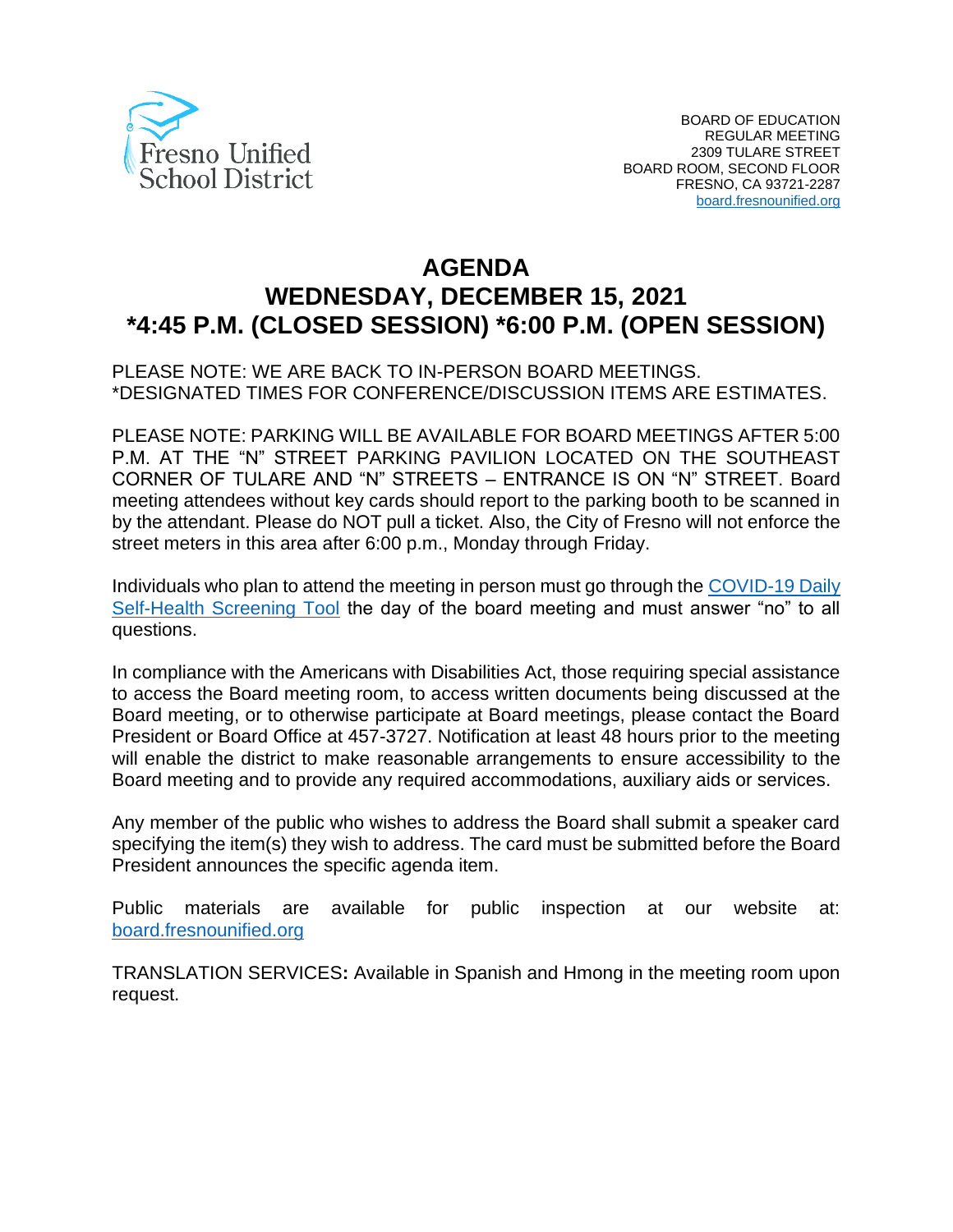#### **\*4:45 P.M**.

**CALL** Meeting to Order **OPPORTUNITY** for Public Comment on Closed Session Agenda Items **RECESS** for Closed Session to discuss the following**:**

- 1. Student Expulsions Pursuant to Education Code Section 35146.
- 2. Conference with Labor Negotiator (Government Code Section 54957.6); FUSD Negotiator(s): Paul Idsvoog; Employee Organizations(s): FTA, CSEA, Chapter 125, CSEA, Chapter 143, SEIU, Local 521, FASTA/SEIU, Local 521/CTW, CLC, Fresno Unified Building & Construction Trades/FTA; International Association of Machinists and Aerospace Workers (IAMAW), Unrepresented Employees: All Management, Confidential, and Supervisory Employees.
- 3. Public Employee Discipline/Dismissal/Release/Reassignment/Resignation.
- 4. Public Employment/Appointment (Government Code Section 54957).
	- a. Chief Operations Officer
	- b. Chief of Human Resources
	- c. Chief of Engagement and External Partnerships
	- d. Director
	- e. Executive Officer
- 5. Conference with Legal Counsel Existing Litigation (Government Code Section 54956.9(d)(1)).
	- a. Potential Case (One)

**\*6:00 P.M., RECONVENE** and report action taken during Closed Session, if any.

### **PLEDGE OF ALLEGIANCE**

A staff member will lead the flag salute.

#### **HEAR Report from Superintendent**

### **OPPORTUNITY for Public Comment on Consent Agenda Items**

**ALL CONSENT AGENDA** items are considered routine by the Board of Education and will be enacted by one motion. There will be no separate discussion of items unless a Board member so requests, in which event, the item(s) will be considered following approval of the Consent Agenda.

# **A. CONSENT AGENDA**

#### **A-1, APPROVE Personnel List**

Included in the Board binders is the Personnel List, Appendix A, as submitted. The Superintendent recommends approval. Fiscal impact: There is no fiscal impact to the district at this time. Contact person: Paul Idsvoog, telephone 457-3548.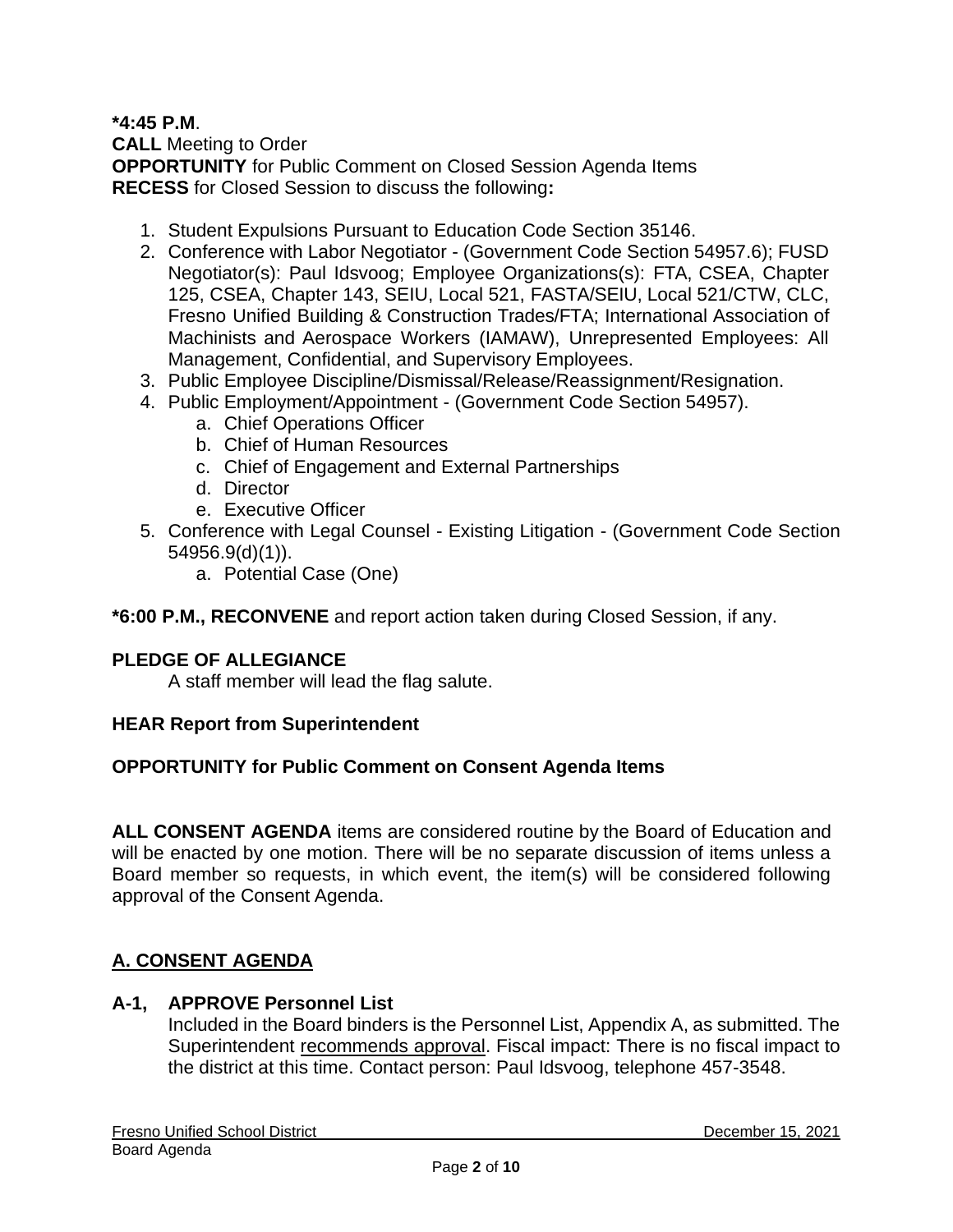### **A-2, ADOPT Findings of Fact and Recommendations of District Administrative Board**

The Board of Education received and considered the Findings of Fact and Recommendations of District Administrative Panels resulting from hearings on expulsion and readmittance cases conducted during the period since the November 03, 2021 Regular Board Meeting. The Superintendent recommends adoption. Fiscal impact: There is no fiscal impact to the district at this time. Contact person: Kim Mecum, telephone 457-3731.

#### **A-3, APPROVE Position and ADOPT New Job Description for Fresno Teachers Association Trades Unit for the position of Lead – Filter Changer and the Revised Fresno Teachers Association Trades Unit – Trades Hourly Salary Schedule**

Approve position and Adopt New Job Description for FTA-Trades for the position of Lead – Filter Changer, and the Revised FTA – Trades Hourly Salary Schedule in accordance with collaborative discussions. The Superintendent recommends approval and adoption. Fiscal impact: There are available funds in the Maintenance and Operations budget at this time. Contact person: Paul Idsvoog, telephone 457-3548.

**A-4, APPROVE 2021/22 Classified Hourly, Classified Food Services, Classified Operations, Confidential, Fresno Teachers Association (FTA) – Trades, International Association of Machinists and Aerospace Workers (IAMAW) Crafts, Supervisory, Fresno Area Substitute Teachers Association (FASTA), Certificated and Classified Management, Nurses and Speech Language Pathologists, Teachers and Librarians, Teachers on Special Assignment, Designated Teachers, Career Technical Ed/Vocational Ed Teachers, Junior Reserve Officers' Training Corps (JROTC) Instructors, Lori Ann Infant Center, Child Development Center and Pace Teachers, Adult Education, Pre-Kindergarten Teachers, and Classified Y-Rated Salary Schedules**

Included with this agenda item for the Board's consideration and approval are the 2021/22 Classified Hourly, Classified Food Services, Classified Operations, Confidential, Fresno Teachers Association (FTA) – Trades, International Association of Machinists and Aerospace Workers (IAMAW) Crafts, Supervisory, Fresno Area Substitute Teachers Association (FASTA), Certificated and Classified Management, Nurses and Speech Language Pathologists, Teachers and Librarians, Teachers on Special Assignment, Designated Teachers, Career Technical Ed/Vocational Ed Teachers, Junior Reserve Officers' Training Corps (JROTC) Instructors, Lori Ann Infant Center, Child Development Center and Pace Teachers, Adult Education, Pre-Kindergarten Teachers, and Classified Y-Rated Salary Schedules. The Superintendent recommends approval. Fiscal impact: There is no fiscal impact to the district at this time. Contact person: Paul Idsvoog, telephone 457-3548.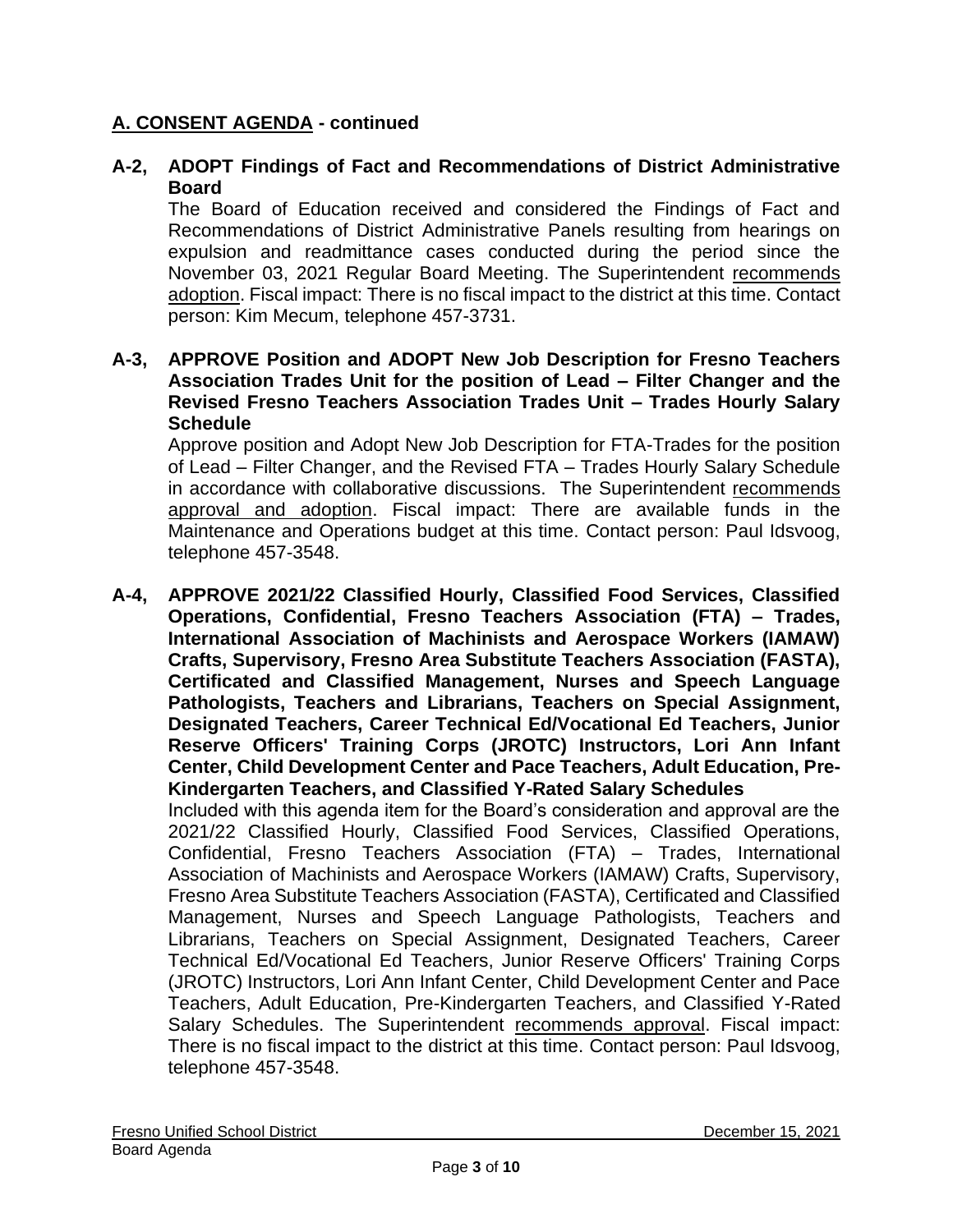**A-5, APPROVE Revised 2021/22 Classified Hourly, Classified Food Services, Classified Operations, Confidential, Fresno Teachers Association (FTA) – Trades, International Association of Machinists and Aerospace Workers (IAMAW) Crafts, Supervisory, Fresno Area Substitute Teachers Association (FASTA), Certificated and Classified Management, Nurses and Speech Language Pathologists, Teachers and Librarians, Teachers on Special Assignment, Designated Teachers, Career Technical Ed/Vocational Ed Teachers, Junior Reserve Officers' Training Corps (JROTC) Instructors, Lori Ann Infant Center, Child Development Center and Pace Teachers, Adult Education, Pre-Kindergarten Teachers, and Classified Y-Rated Salary Schedules**

Included with this agenda item for the Board's consideration and approval are the revised 2021/22 Classified Hourly, Classified Food Services, Classified Operations, Confidential, Fresno Teachers Association (FTA) – Trades, International Association of Machinists and Aerospace Workers (IAMAW) Crafts, Supervisory, Fresno Area Substitute Teachers Association (FASTA), Certificated and Classified Management, Nurses and Speech Language Pathologists, Teachers and Librarians, Teachers on Special Assignment, Designated Teachers, Career Technical Ed/Vocational Ed Teachers, Junior Reserve Officers' Training Corps (JROTC) Instructors, Lori Ann Infant Center, Child Development Center and Pace Teachers, Adult Education, Pre-Kindergarten Teachers, and Classified Y-Rated Salary Schedules. The Superintendent recommends approval. Fiscal impact: There are sufficient funds in the district budget at this time. Contact person: Paul Idsvoog, telephone 457-3548.

#### **A-6, APPROVE Revised 2021/22 Classified Hourly, Classified Food Services and Classified Y-Rated Salary Schedules Salary Schedules**

Included with this agenda item for the Board's consideration and approval are the revised 2021/22 Classified Hourly, Classified Food Services and Classified Y-Rated Salary Schedules. The Superintendent recommends approval. Fiscal impact: There are sufficient funds in the district budget at this time. Contact person: Paul Idsvoog, telephone 457-3548.

### **A-7, APPROVE Four Retiree Contracts**

Included in the board binders are four retiree contract agreements for Geraldine King, Susan Kalpakoff, Susan Arnold, and Nancy Miser in the amount of \$30,000. We currently have Retiree Contracts in the amount of the \$14,000 per person that allows 240 hours of service. This contract will allow up to 482 hours per retiree of site support for Special Education Teachers that are currently over caseload or out on leave, as well as ensure student services are being implemented per students' Individualized Education Programs (IEPs). This includes Home Hospital Instruction of our students' receiving services in the Moderate to Severe program. The Superintendent recommends approval. Fiscal impact: Sufficient funds in the amount of \$120,000 are available in the Special Education Department budget. Contact person: Kim Mecum, telephone 457-3731.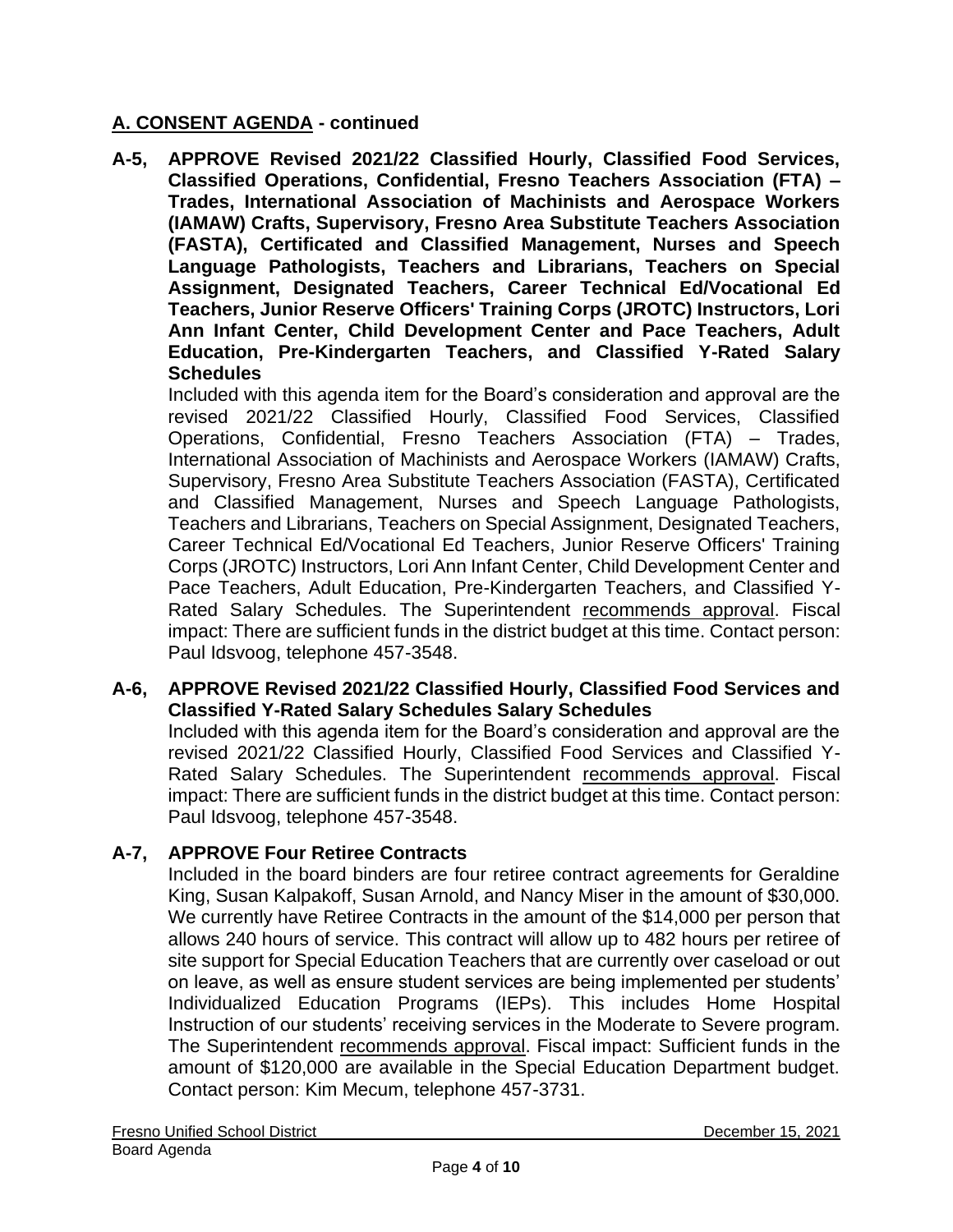### **A-8, APPROVE Agreement with Aetna Life Insurance for PPO Network Services**

Included in the Board binders is an agreement with Aetna Life Insurance (Aetna) to provide PPO network, utilization review, and case management services for the self-insured PPO Medical Plans A and B, effective January 01, 2022. For the past two decades the Joint Health Management Board offered network, utilization review, and case management services through Anthem/Blue Cross. Aetna will be one of two different medical networks under which district employees, retirees, and dependents access medical care, the other being Kaiser Permanente. The Superintendent recommends approval. Fiscal impact: The three-year estimated cost of \$5.88 million is available in the Internal Service Health Fund. Contact person: Santino Danisi, telephone 457-6226.

#### **A-9, APPROVE Agreement with Education and Leadership Foundation for Newcomer English Learner Stipend Opportunities**

Included in the Board binders is a request to approve an agreement with Education and Leadership Foundation and Fresno Unified School District to provide scholarships for Newcomer students enrolled in the High School Newcomer English Learner (EL) Mentor Program. The EL Mentor Program located at our six comprehensive high schools provides weekly opportunities for peer mentor support and weekly after-school sessions to practice English. English Language Development students who attend 80% of the after-school sessions, do the required work on Rosetta Stone, and interact two times per week with their mentors, earn a \$250 scholarship in the fall (January) and in the spring (June). The Superintendent recommends approval. Fiscal impact: Sufficient funds in the amount of \$44,000 are available in the Newcomer Budget through the approved CalNew Grant. Contact person: Kim Mecum, telephone 457-3731.

#### **A-10, APPROVE Agreement with Education & Leadership Foundation to Support Winter Camps 2021**

Included in the Board binders is a request to approve an agreement with Education and Leadership Foundation. Education & Leadership Foundation (ELF) has agreed to provide professional development, coaching, and staffing for the Fresno Unified Elementary Winter Camp sites with 100 staff members for eight hours per day. ELF staff will be trained in and will implement Science, Technology, Engineering and Mathematics (STEM) curriculum to students in grades four through six. The Superintendent recommends approval. Fiscal impact: Sufficient funds in the amount of \$314,468 are available in the Extended Learning budget. Contact person: Kim Mecum, telephone 457-3731.

### **A-11, APPROVE Two Agreements with Leadership Associates**

Human Resources is requesting the approval of two agreements with Leadership Associates to conduct an executive search for the positions of Chief Academic Officer and Chief of Staff. The Superintendent recommends approval. Fiscal impact: Sufficient funds in the amount of \$42,000 are available in the Human Resources budget. Contact person: Paul Idsvoog, telephone 457-3548.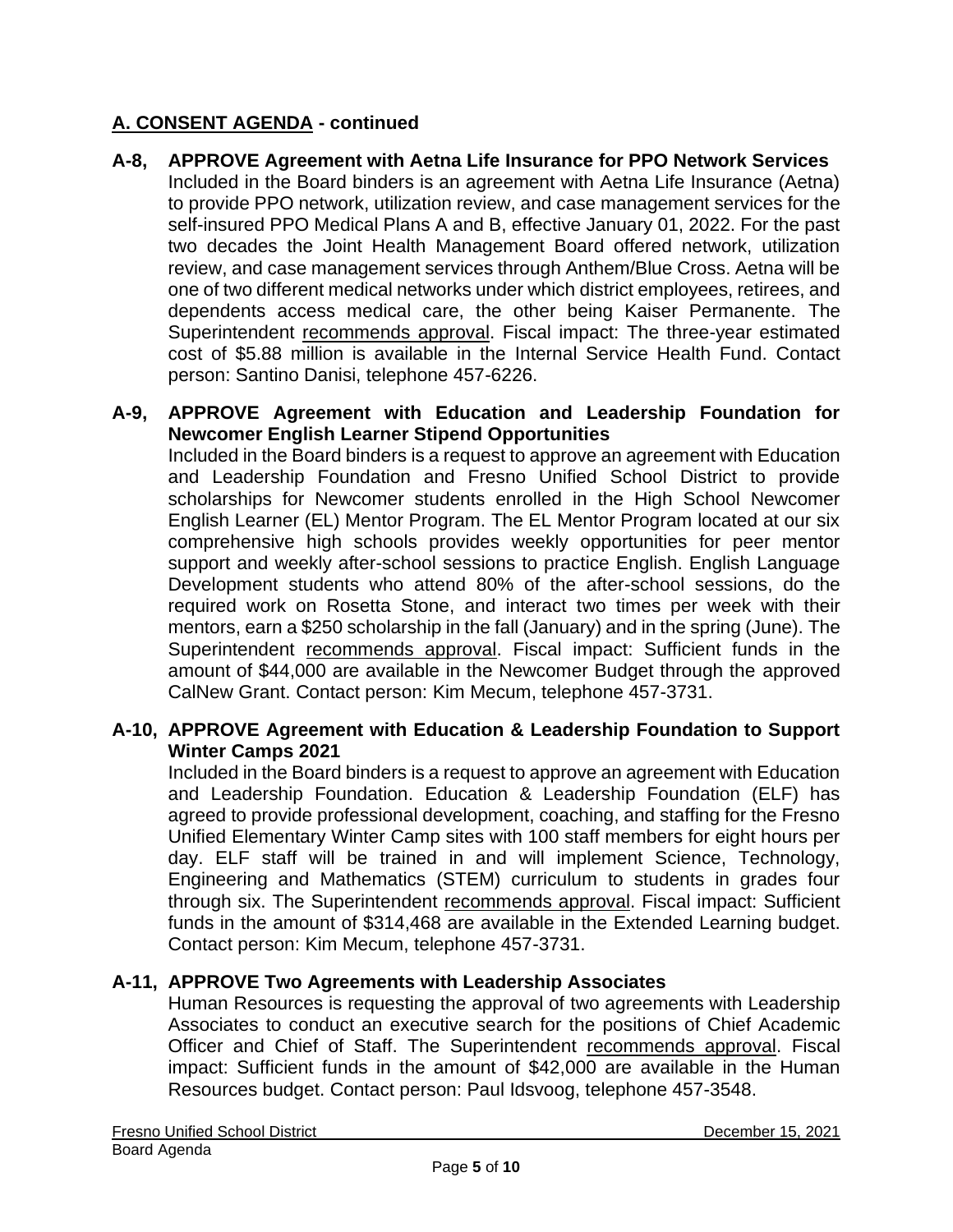#### **A-12, APPROVE Amendment to the Agreement with Delta Health Systems**

Included in the Board binders is an amendment to the agreement with Delta Health Systems, regarding medical claims administration services provided to the district in support of its self-funded medical plan and eligibility, premium disbursement, and reconciliation services for the Kaiser (HMO) plan. The Superintendent recommends approval. Fiscal impact: Sufficient funds in the estimated annual amount of \$2,812,670 are available in the Health Internal Service Fund. Contact person: Santino Danisi, telephone 457-6226.

#### **A-13, APPROVE Amendment Five to the Agreement with Elixir Rx Solutions, LLC**

Included in the Board binders is amendment five to the agreement with Elixir Rx Solutions, LLC, previously Envision Pharmaceutical Services, related to Prescription Benefit Management (PBM) services. Elixir Rx Solutions, LLC currently provides PBM services on behalf of the district's active employees, early retirees, and their respective eligible dependents. The Superintendent recommends approval. Fiscal impact: Annual estimated cost of \$327,690 is available in the Internal Service Health Fund. Contact person: Santino Danisi, telephone 457-6226.

#### **A-14, APPROVE Amendment Six to the Agreement with London Medical Management**

Included in the Board binders is amendment six to the agreement with London Medical Management to provide out-of-network medical claims cost reduction services. The Superintendent recommends approval. Fiscal impact: Annual estimated cost of \$95,000 is available in the Internal Service Health Fund. Contact person: Santino Danisi, telephone 457-6226.

#### **A-15, APPROVE Renewal Agreement with Origami Risk, LLC**

Included in the board binders is a renewal agreement with Origami Risk, LLC for continued use of the Origami Risk Management Information System (RMIS). Origami's RMIS is the existing claims management software used to process and report workers' compensation and general liability claims. The Superintendent recommends approval. Fiscal impact: The average annual cost of approximately \$96,293 is available in the Internal Service Liability Fund. Contact person: Santino Danisi, telephone 457-6226.

#### **A-16, APPROVE Amendment Two to the Agreement with Pinnacle Training Systems, LLC**

Included in the Board Binders is amendment two to the agreement with Pinnacle Training Systems, LLC, expanding the criteria to determine eligibility for personal training and behavior modification services. The Superintendent recommends approval. Fiscal impact: Annual estimated cost of \$20,086 is available in the Internal Service Health Fund. Contact person: Santino Danisi, telephone 457- 6226.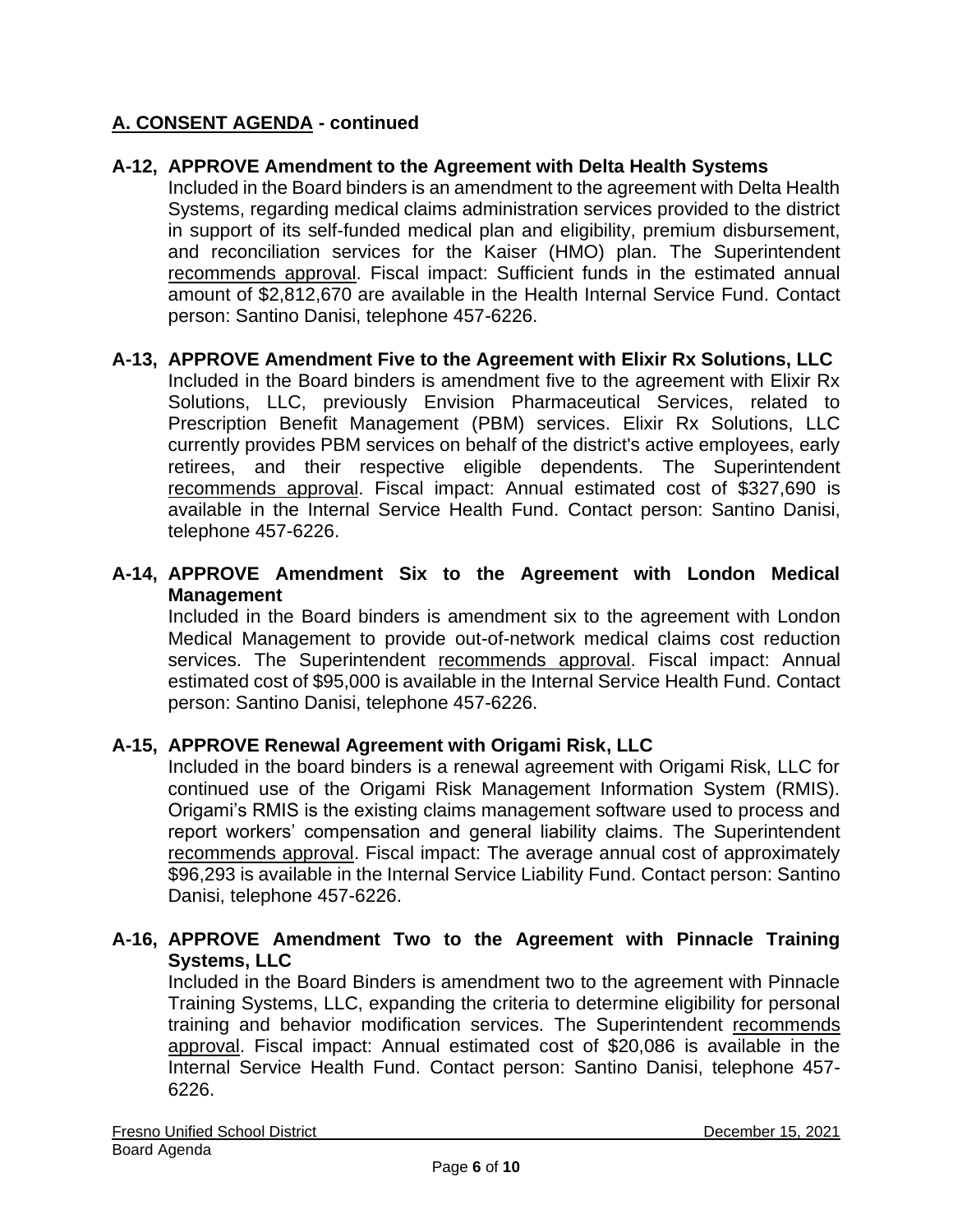**A-17, APPROVE Amendment to the Five-Year Agreement for the Department of General Services/Office of Administrative Hearings to Continue Services** Included in the Board binders is an amendment for Department of General Services / Office of Administrative Hearings (OAH) agreement. The request is to increase the five-year contract amount by \$102,000 to account for increased services of Administrative Law Judges, and case management for the purpose of conducting dismissal hearings pursuant to Government Code section 27727. The Superintendent recommends approval. Fiscal impact: Sufficient funds in the amount of \$102,00 are available in the Human Resources budget. Contact person: Paul Idsvoog, telephone 457-3548.

#### **A-18, APPROVE Independent Contractor Service Agreement for HeliosEd and Approve Retiree Contract Agreement with Benedict J. Atitya to Provide Extra Support to the Human Resources Department**

Human Resources is requesting the approval of the Independent Contractor Service Agreement for HeliosEd and included in the Board binders and recommended for approval is a Retiree Contract with Benedict J. Atitya. The Superintendent recommends approval. Fiscal impact: Sufficient funds in the amount of \$208,346 are available in the Human Resources budget. Contact person: Paul Idsvoog, telephone 457-3548.

### **A-19, APPROVE Educator Effectiveness Block Grant Plan**

Included in the Board binders is a plan for approval for Fresno Unified to provide professional learning for teachers, administrators, paraprofessionals, and classified staff that will promote educator equity, quality, and effectiveness. Funds can be used for coaching, mentoring, programs, practices, and strategies that lead to the acceleration of student learning. The Superintendent recommends approval. Fiscal impact: Sufficient funds in the amount of \$18,186,921 are available in the Educator Effectiveness Block Grant budget. Contact person: Kim Mecum, telephone 457-3731.

#### **A-20, RATIFY Amendment to the Agreement with Forensic Analytical Consulting Services**

Included in the Board binders is an amendment to the agreement with Forensic Analytical Consulting Services for environmental health consulting and support services related to COVID-19. The Superintendent recommends ratification. Fiscal impact: Sufficient funds in the amount of \$25,000 are available in the district's Liability Internal Service Fund. Contact person: Santino Danisi, telephone 457- 6226.

### **END OF CONSENT AGENDA (ROLL CALL VOTE)**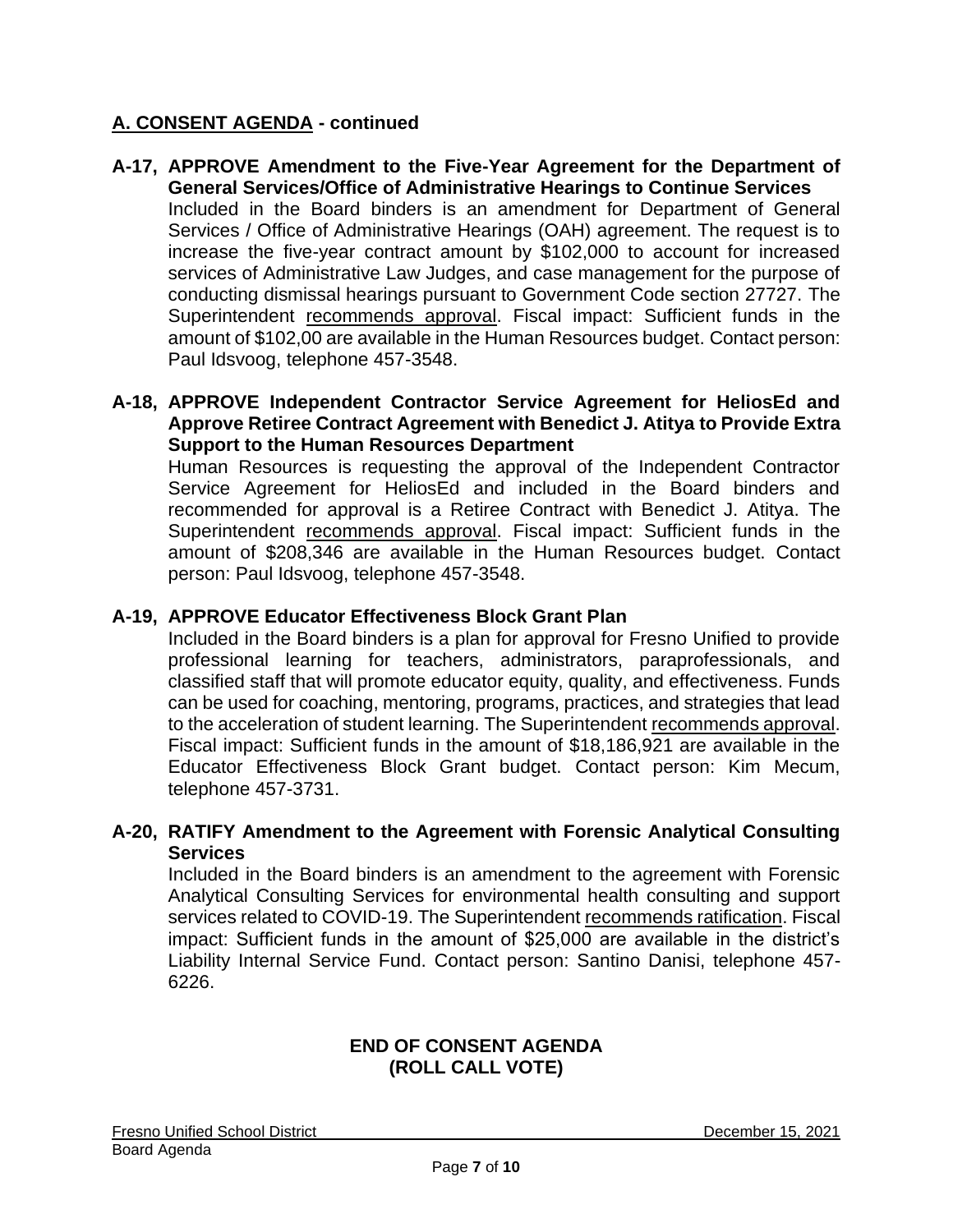# **UNSCHEDULED ORAL COMMUNICATIONS**

Individuals who wish to address the Board on topics within the Board's subject matter jurisdiction, but **not** listed on this agenda may do so at this time. If you wish to address the Board on a specific item that is listed on the agenda, you should do so when that specific item is called. Individuals shall submit a speaker card specifying the topic they wish to address. The card must be submitted before the Board President announces unscheduled oral communications.

While time limitations are at the discretion of the Board President, generally members of the public will be limited to a maximum of three (3) minutes per speaker for a total of thirty (30) minutes of public comment as designated on this agenda. Any individual who has not had an opportunity to address the Board during this initial thirty (30) minute period may do so at the end of the meeting after the Board has addressed all remaining items on this agenda. Without taking action and only as expressly permitted by Board Bylaw 9323, Board members may ask questions, make brief announcements, or provide a brief response to statements presented by the public about topics raised in unscheduled oral communications. Board members must be recognized by the President in order to speak and will generally be limited to no more than one (1) minute each for this purpose. The Board President shall have the discretion to further limit Board members' opportunity to speak on topics raised in unscheduled oral communications to ensure the orderly and efficient conduct of district business.

Members of the public with questions on school district issues may submit them in writing. The Board will automatically refer to the Superintendent any formal requests that are brought before them at this time. The appropriate staff member will furnish answers to questions.

# **B. CONFERENCE/DISCUSSION AGENDA**

# **\*7:00 P.M.**

### **B-21, PRESENT and DISCUSS Plans for Engagement Related to the Local Control and Accountability Plan**

The Local Control and Accountability Plan (LCAP) outlines the district goals, actions, and expenditures planned for improving student outcomes. Critical to the development of the plan is engagement of district educational partners to seek input and feedback on the district's plan for elevating student success. The presentation will include an update from staff regarding the district's planned outreach efforts as well as informing the Board of new LCAP requirements for the upcoming school year. Fiscal impact: All actions outlined in the Local Control and Accountability Plan are funded with General Fund resources, which include the Local Control Funding Formula funds. Contact person: Santino Danisi, telephone 457-6226.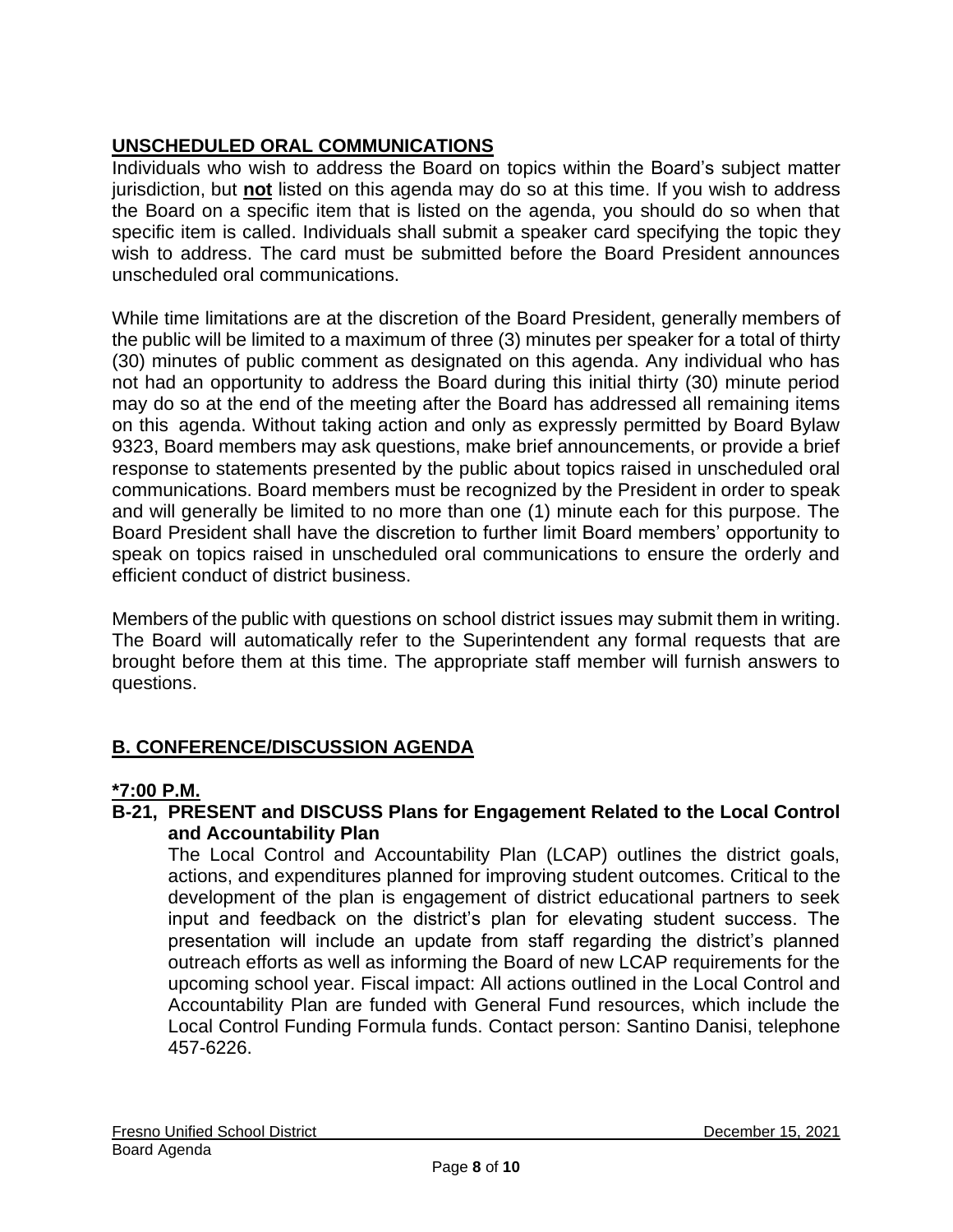### **B. CONFERENCE/DISCUSSION AGENDA - continued**

### **\*7:30 P.M.**

**B-22, DISCUSS and APPROVE Appointment of Board Member Voting Representative and Alternate Voting Representative to the Fresno County Committee on School District Organization Elections**

California Education Code Section 35023 states, The governing board of each school district of every kind or class shall annually at its initial meeting select one of its members as its representative who shall have one vote for each member to be elected to the county committee provided by Article 1 (commencing with Section 4000) of Chapter 1 of Part 3. The secretary or clerk of the district shall furnish the county superintendent of schools with a certificate naming the representative selected by the board. The Board President recommends approval. Fiscal impact: There is no fiscal impact to the district at this time. Contact person: David Chavez, telephone 457-3566.

### **\*7:45 P.M.**

**B-23, DISCUSS and APPROVE Nominations to California School Boards Association's Delegate Assembly**

Each year, member boards elect representatives to the California School Boards Association's Delegate Assembly. The Delegate Assembly is a vital link in the Association's governance and sets the general policy direction. Delegates elected in 2022 will serve a two-year term beginning April 01, 2022. There are two required Delegate Assembly meetings each year; in 2022, the dates are May 21-22 and November 29-30. Nominations and biographical sketch forms for CSBA's Delegate Assembly are being accepted until Friday, January 07, 2022. The Board President recommends approval. Fiscal impact: There is no fiscal impact to the district at this time. Contact person: David Chavez, telephone 457-3566.

### **C. RECEIVE INFORMATION & REPORTS**

#### **C-24, RECEIVE Proposed Revisions for Board Policies**

Included in the Board binders are proposed revisions for the following three Board Policies (BP):

- BP 6151 Class Size
- BP 6152 Elementary and Secondary Parameters for Developing Thematic Schools and/or Schools of Choice (Delete)
- BP 6152 Class Assignment (NEW)

These revisions meet the legal mandates recommended by the California School Boards Association and best practices. The items will be brought back for approval at a future Board meeting. Fiscal impact: There is no fiscal impact to the district at this time. Contact person: David Chavez, telephone 457-3566.